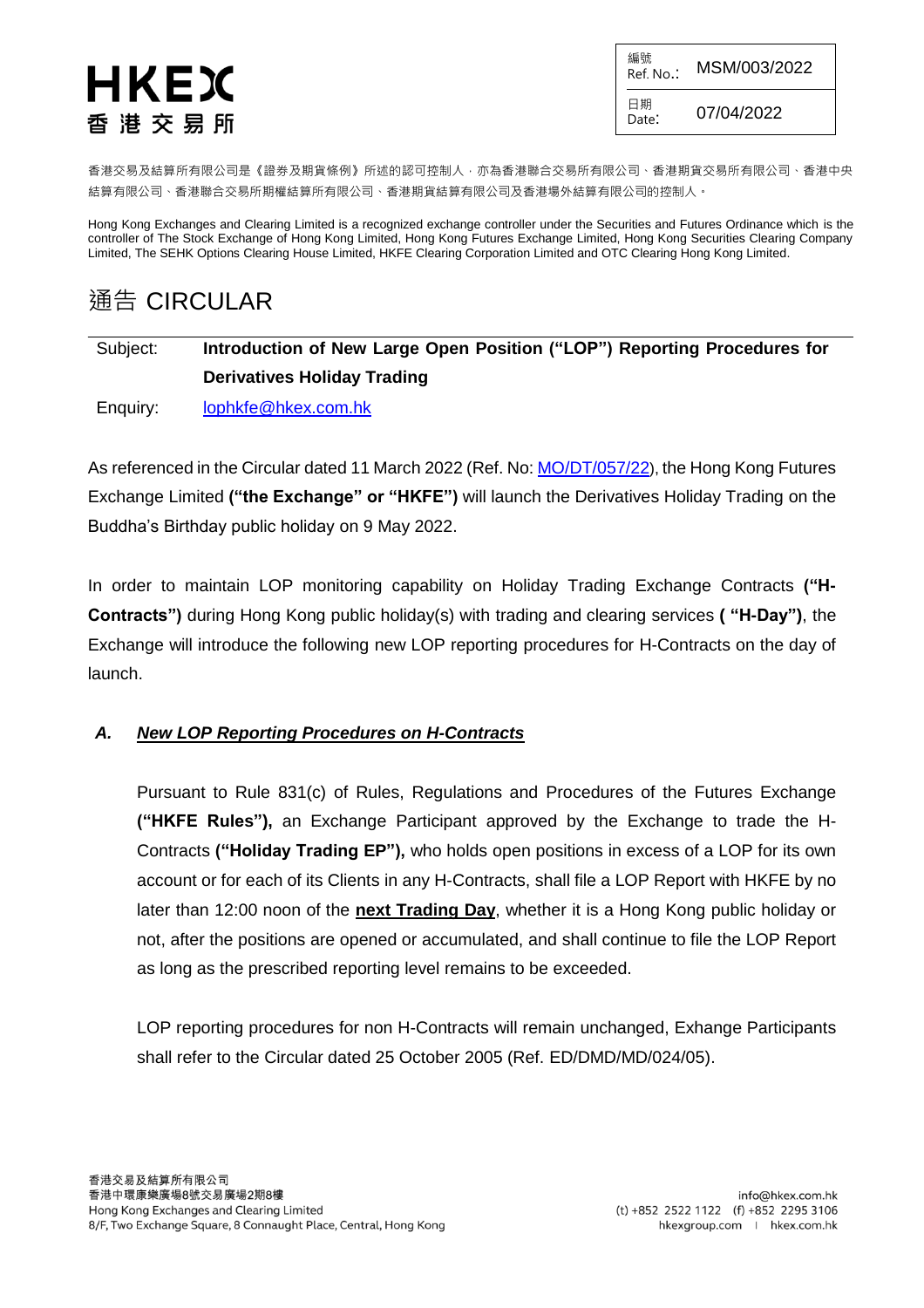#### *B. Reporting by a person other than a Holiday Trading EP*

A person (e.g. a client of Holilday Trading EP) who holds open positions in H-Contracts in excess of a LOP and submits the LOP report to HKFE directly (instead of via its Holiday Trading EP(s)) shall be subjected to the LOP reporting procedures on H-Contracts as prescribed above.

To ensure the effective implementation of the new LOP reporting procedures, Holiday Trading EPs are strongly reminded to observe the notification requirements stipulated in HKFE Rule 633(c). Holiday Trading EPs are obligated to inform their clients the specific LOP reporting requirements set out in the HKFE Rules and the Securities and Futures (Contracts Limits and Reportable Positions) Rules **("SF Rules")** and related guidance issued by the Securities and Futures Commission **("the Commission")** applicable for H-Contracts.

#### *C. Possible enforcement actions against non-compliance of LOP reporting requirements*

#### **(i) Holiday Trading EP**

The HKFE may impose, depending on the seriousness, a summary fine and/or take further disciplinary actions against a Holiday Trading EP for any non-compliance of the LOP reporting requirements in accordance with the HKFE Rules.

#### **(ii) A person other than a Holiday Trading EP**

Pursuant to HKFE Rule 630(a), where the Exchange has grounds to believe that any person has failed to comply with the LOP reporting requirements, the Exchange may prescribe the maximum number or value of long or short H-Contracts in respect of any Market which any Holiday Trading EP or Holiday Trading EPs is/are permitted to buy or sell on behalf of such person.

In this regard, HKFE will introduce a 3-level progressive enforcement measures against the non-compliance by a client of Holiday Trading EP **(see Table 1 below)**.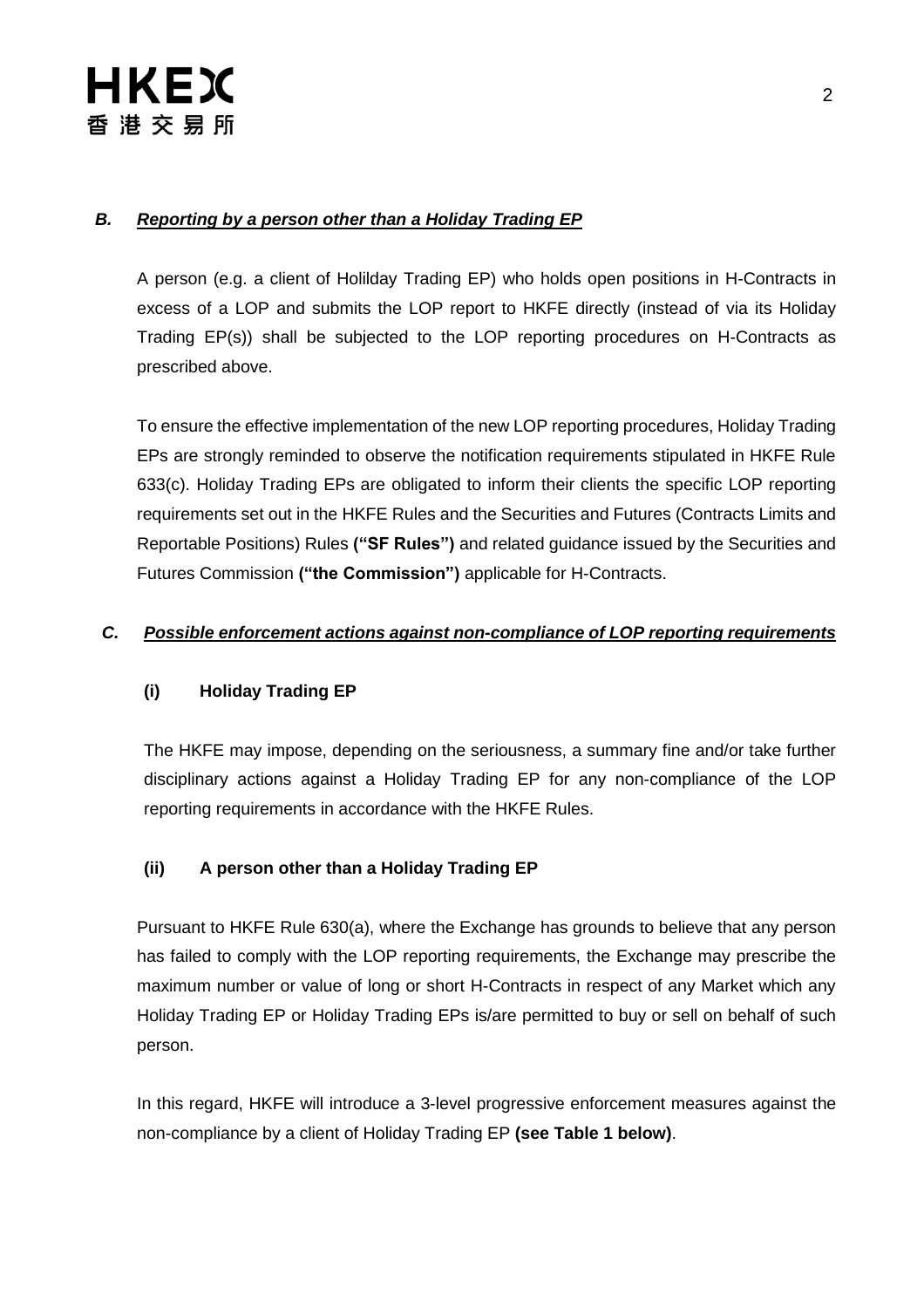Based on number of occurrence of the non-compliance, HKFE will notify the Holiday Trading EP(s) of the actions that they have to take against their non-compliant clients. If a Holiday Trading EP fails to act in accordance with HKFE's direction, HKFE may impose a summary fine or take further disciplinary actions against the EP in accordance with the HKFE Rules.

| <b>Frequency of non-</b>                                                    |                                                                                                                                                                                                                                                                                                                                                                                      |
|-----------------------------------------------------------------------------|--------------------------------------------------------------------------------------------------------------------------------------------------------------------------------------------------------------------------------------------------------------------------------------------------------------------------------------------------------------------------------------|
| compliance                                                                  | <b>Actions to be taken</b>                                                                                                                                                                                                                                                                                                                                                           |
| First non-compliance                                                        | Level 1<br>Holiday Trading EP(s) to issue a written warning to<br>$\bullet$<br>the concerned client(s) to communicate the possible<br>consequence of any repeated non-compliance                                                                                                                                                                                                     |
| Second non-compliance within<br>a rolling six month period                  | Level 2<br>Holiday Trading EP(s) to reduce the trading limit of<br>the concerned client(s) in H-Contracts by 50% on<br>the H-Day(s) as prescribed in the HKFE notification.<br>• Such reduction will be imposed for a H-Day or<br>consecutive H-Days.                                                                                                                                |
| Further incident of non-<br>compliance within a rolling six<br>month period | Level 3<br>Holiday Trading EP(s) shall not buy or sell any H-<br>Contracts on behalf of the concerned client(s) on the<br>H-Day(s) as prescribed in the HKFE notification.<br>• Such confinement will be imposed for a minimum of<br>two H-Days or consecutive H-Days<br>Prior approval from HKFE is required to resume<br>trading on H-Day on behalf of the concerned<br>client(s). |

#### **Table 1 – Progressive Trading Limit Reduction**

**Note 1:** All non-compliance incidents fall under consecutive H-Days are treated as one non-compliance.

**Note2:** Transactions for position closeout are permitted under Level 2 and Level 3 progressive measures.

For any serious non-compliance, including non-cooperative and/or non-responsive manner that caused late rectification, the Exchange will impose the Level 3 measure immediately.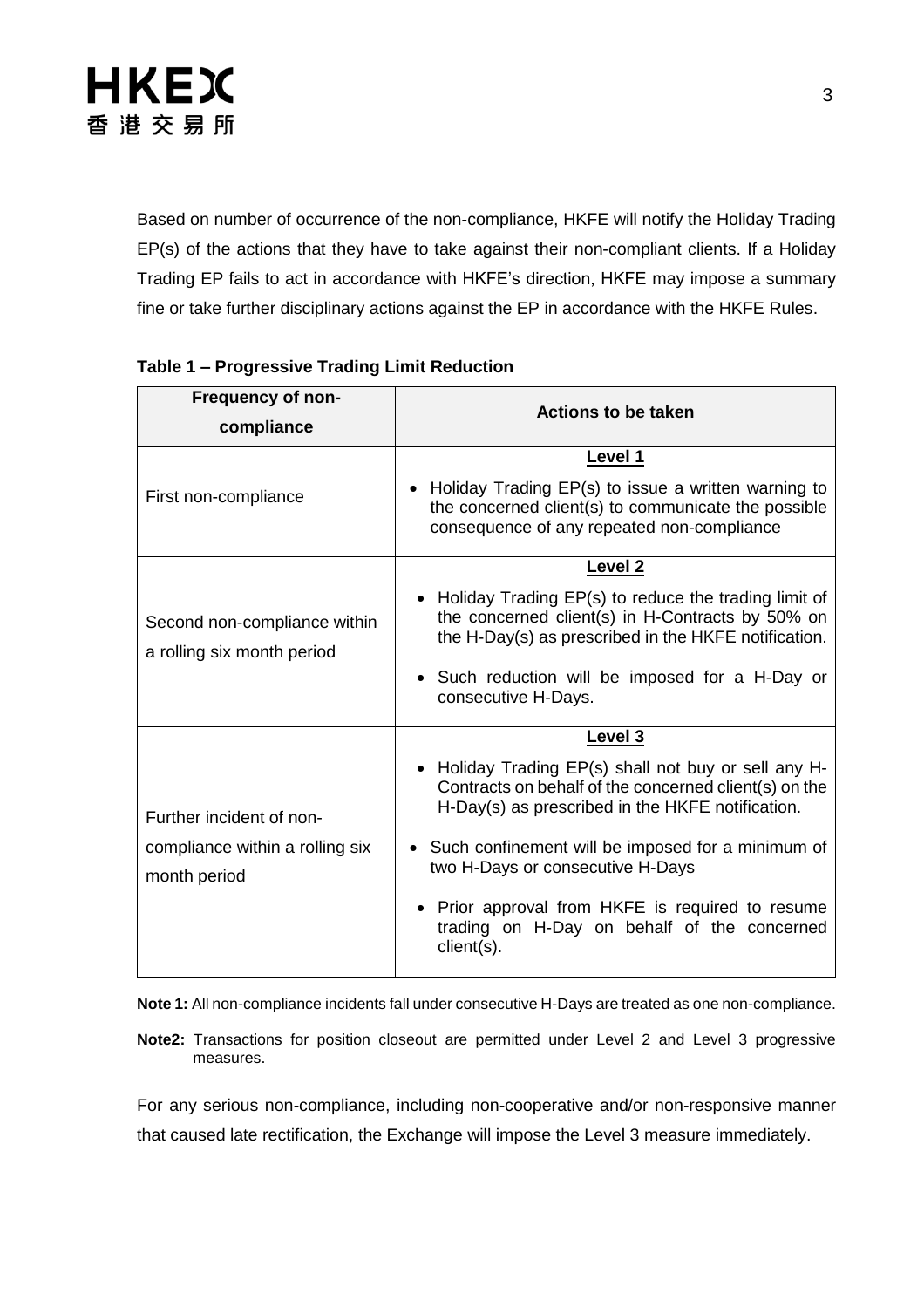

In light of the above new LOP reporting procedures for Derivatives Holiday Trading, the Exchange has prepared a set of Frequently Asked Questions ("FAQ") in order to facilitate the market's understanding of the relevant rules and requirements.

Please contact the Market Surveillance and Monitoring Department (email: [lophkfe@hkex.com.hk\)](mailto:lophkfe@hkex.com.hk) should there be any questions regarding this new LOP reporting procedures and FAQ.

**Felix Wang Head Market Surveillance and Monitoring Operations Division**

*This circular has been issued in the English language with a separate Chinese language translation. If there is any conflict in the circulars between the meaning of Chinese words or terms in the Chinese language version and English words in the English language version, the meaning of the English words shall prevail.*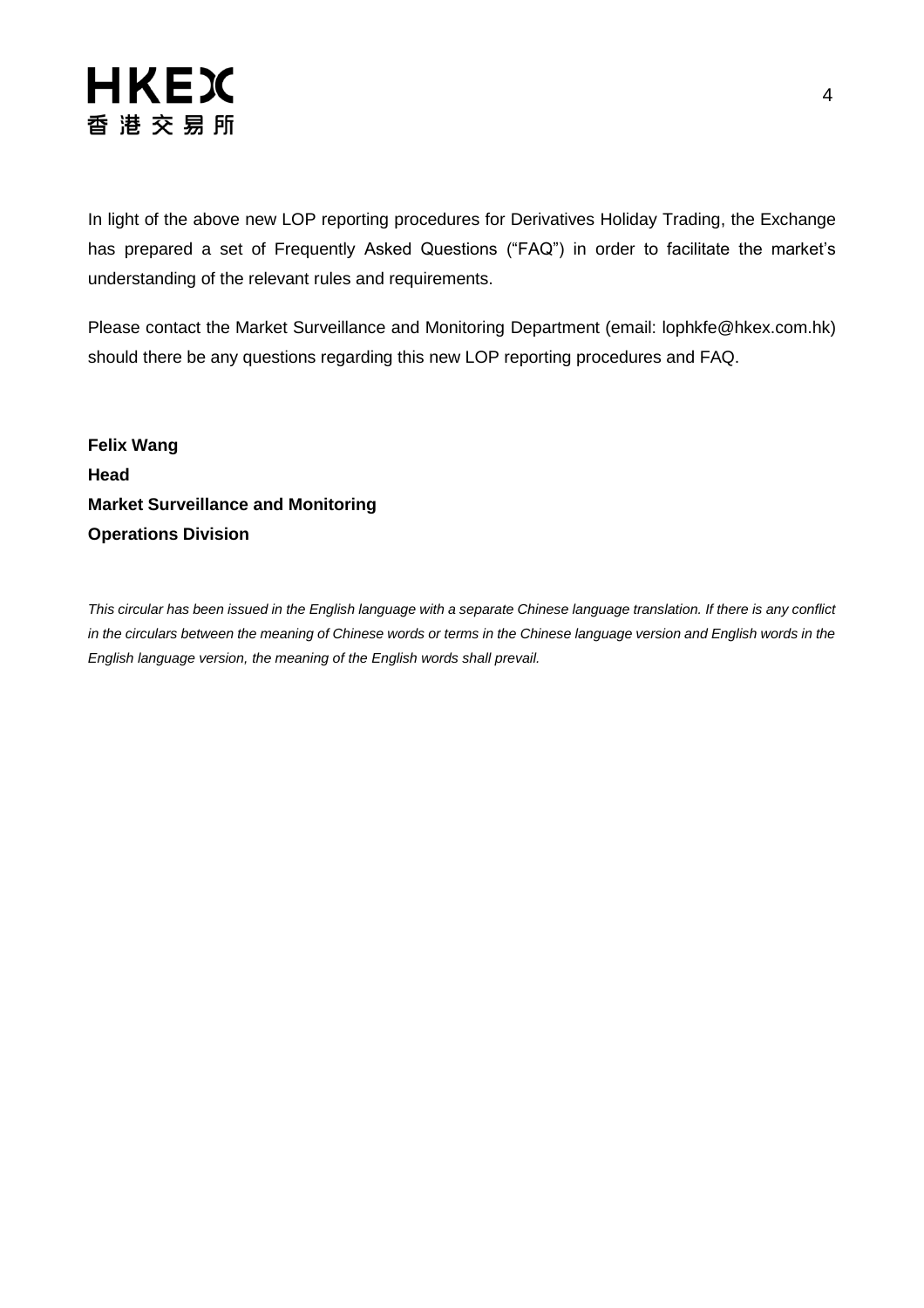### **FREQUENTLY ASKED QUESTIONS – LARGE OPEN POSITION ("LOP") REPORTING PROCEDURES FOR DERIVATIVES HOLIDAY TRADING**

*(Important Note: This FAQ does not have the force of law, and should not be interpreted in any manner which would override the provision of any applicable law or any other regulatory requirements. This FAQ should be read in conjunction with the Securities and Futures (Contracts Limits and Reportable Positions) Rules ("CLRP Rules") made under Section 35(1) of the Securities and Futures Ordinance ("SFO"), SFC's Guidance Note on Position Limits and Large Open Position Reporting Requirements ("Guidance Note"), and relevant Exchange Rules and Circulars)*

#### **LARGE OPEN POSITION ("LOP") REPORTING**

#### **Q1: Are there any changes to the reporting form and content for LOP reporting on H-Days?**

**A:** No, the same reporting form and the required contents will be used for LOP reporting on H-Days .

#### **Q2: Does a Holiday Trading EP need to file LOP reports on H-Days if they only have LOP in non H-Contracts?**

**A:** No, it is the same as existing LOP reporting arrangements. Holiday Trading EP will only be required to file an LOP report for reportable positions in non H-Contracts by the next Business Day (i.e. Monday to Friday except public holiday) after the positions are opened or accumulated.

#### **Q3: Is a Holiday Trading EP allowed to include LOPs in both H-Contracts and non H-Contracts in the LOP reports submitted during H-Days?**

**A:** For the purpose to facilitate Holiday Trading EP's system setup and reporting logistics, Holiday Trading EP could opt-in to include the LOP in non H-Contracts together with LOP in H-Contracts in the LOP reports for the submission during H-Days.

If the Holiday Trading EP decided to include both H-Contracts and non H-Contracts in the LOP reports for H-days, it shall apply the same reporting approach on a consistent basis.

#### **Q4: Are there any specified form of communication on LOP reporting requirements of H-Contracts for the Clients?**